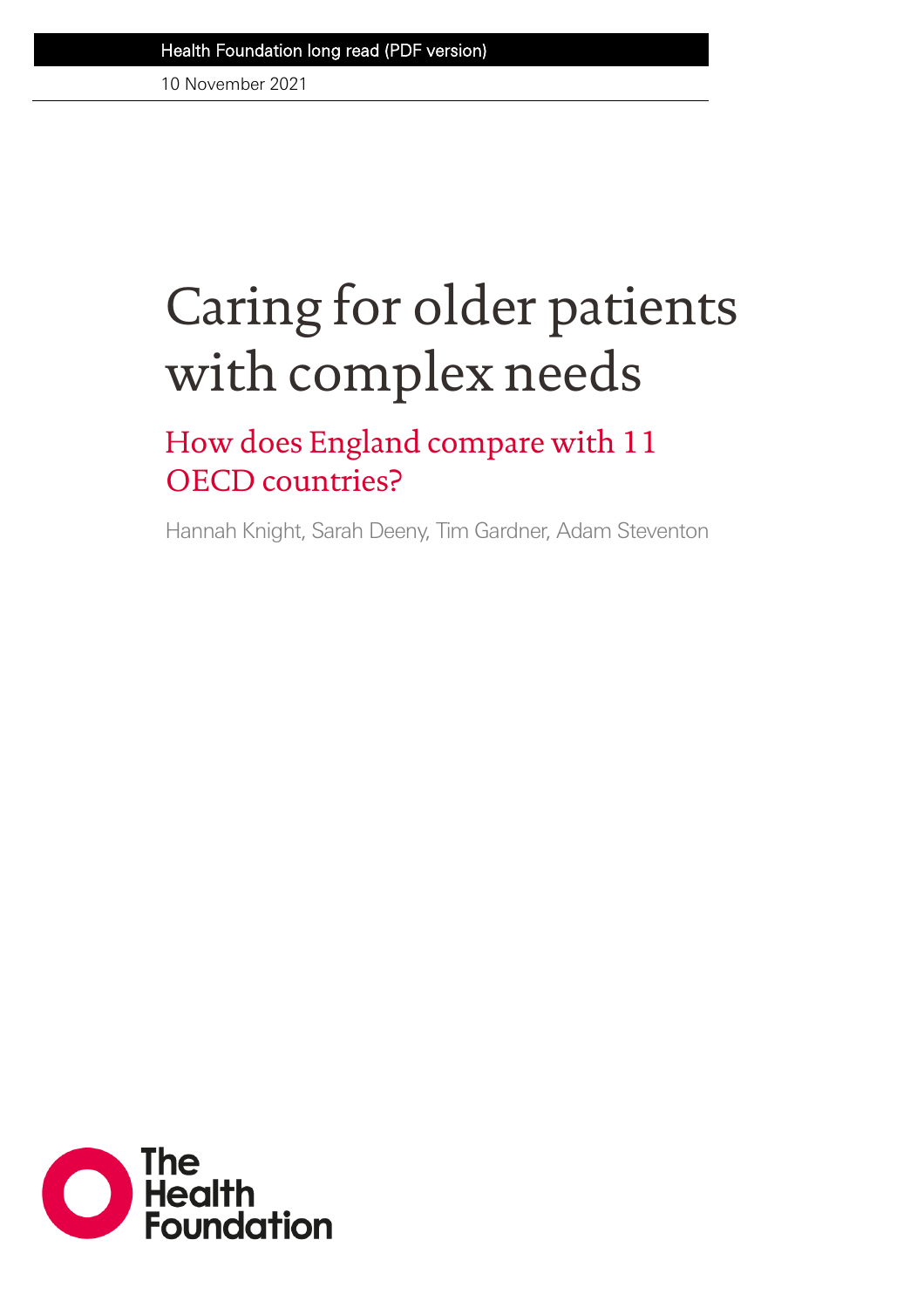# **Contents**

| Key points                                           | 3              |
|------------------------------------------------------|----------------|
| Introduction                                         | 5              |
| Overall approach                                     | $\overline{7}$ |
| How does the NHS in England compare internationally? | 9              |
| What do these results mean?                          | 15             |
| What we still do not know                            | 17             |
| Conclusions                                          | 18             |
| Supporting information                               | 19             |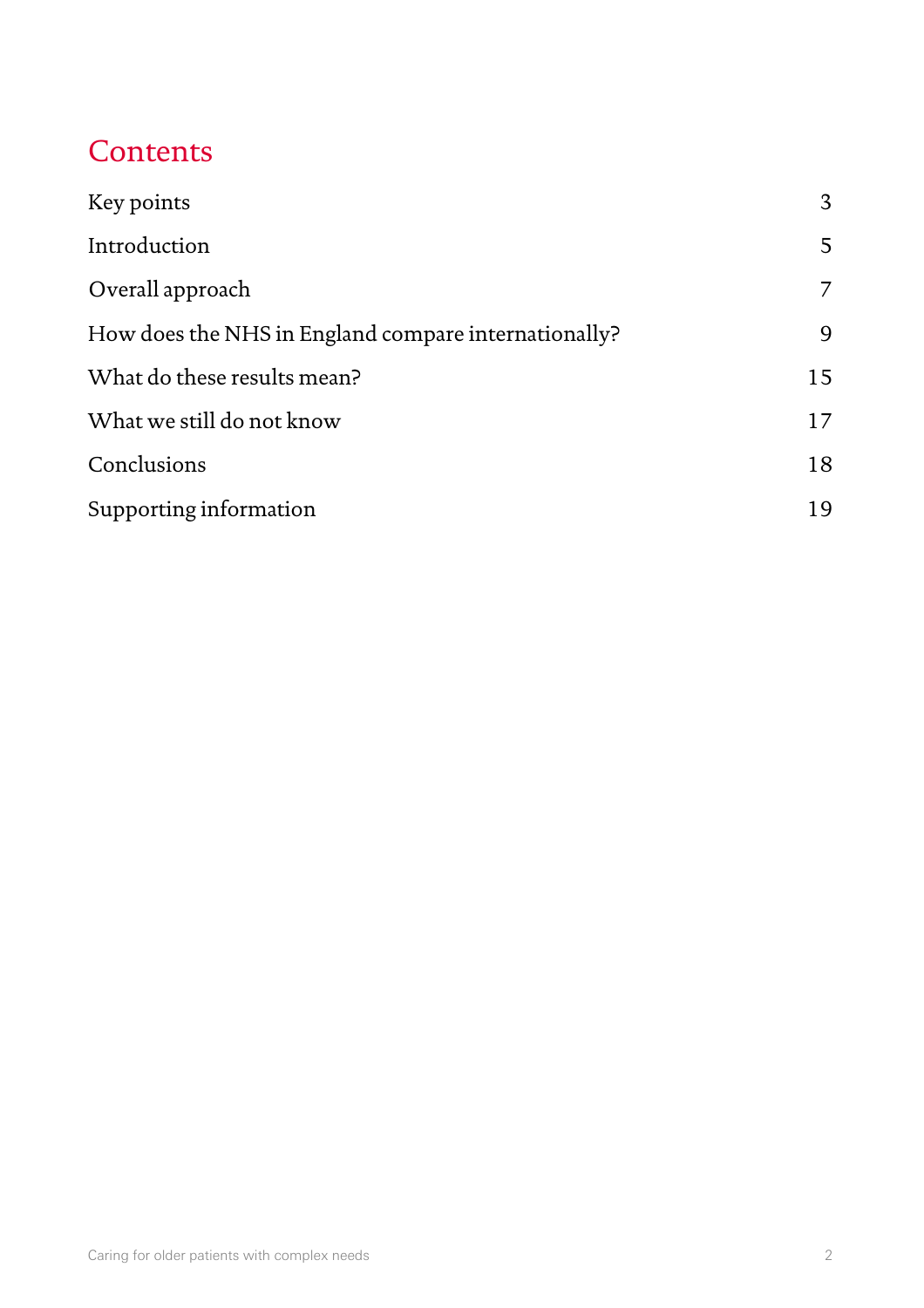# Key points

- How the NHS performs compared to health care systems in other countries is the subject of ongoing public debate. But international comparisons can be methodologically limited and often raise more questions than answers.
- Launched in 2018, the International Collaborative on Costs, Outcomes and Needs in Care (ICCONIC) aims to advance international comparisons research by using patient-level data. This enables comparison across whole pathways of care – essential in order to identify areas for improvement for the most complex patients.
- The first publications from the collaborative, which appear in [a special issue of Health Services](https://onlinelibrary.wiley.com/toc/14756773/2021/56/S3)  [Research,](https://onlinelibrary.wiley.com/toc/14756773/2021/56/S3) focus on two groups of high-need patients. First, patients aged 65 and older admitted to hospital for hip fracture surgery. Second, patients aged 65–90 hospitalised with heart failure and with a comorbidity of diabetes. These groups were chosen to represent older people living with frailty and living with complex multiple conditions, respectively, and have been identified as high priority by the NHS.
- ICCONIC includes research partners from 11 OECD countries. These have used electronic medical records securely to conduct comparable analysis examining how health care use, spending and outcomes differ between countries. The Health Foundation provided the analysis for England based on data from 2014/15 to 2017/18.
- In this long read we set out to examine the results for England, reflect on whether these are part of a wider trend, and consider the implications for clinicians and policymakers in the context of the COVID-19 recovery.
- Based on pre-pandemic data, the analysis is further evidence that the NHS in England remains a relatively low-cost health care system. For both patient groups, England had among the lowest spending across both primary and acute health care settings.
- The findings support previously stated concerns that the mortality rate in England among older patients with high needs is higher than average among comparable countries. For both patient groups, England had the highest mortality at 30, 90 and 365 days.
- England is performing relatively well in acute care according to the measures available (time to surgery and readmission rates), which suggests further scrutiny and investment may be needed to improve the availability and quality of post-acute care. Unfortunately, our ability to look at the details of post-acute care in England is hampered by data availability.
- The results also highlight potential opportunities to improve productivity and free up additional capacity for tackling the backlog from the pandemic – by reducing length of stay in acute care for hip fractures. Hip fracture patients in England spend on average 21.7 days in hospital after their surgery, the highest of all 11 countries.
- Analysis was adjusted for the age and sex of patients. It was not possible to adjust statistically for differences in comorbidities between countries, but we compared the number of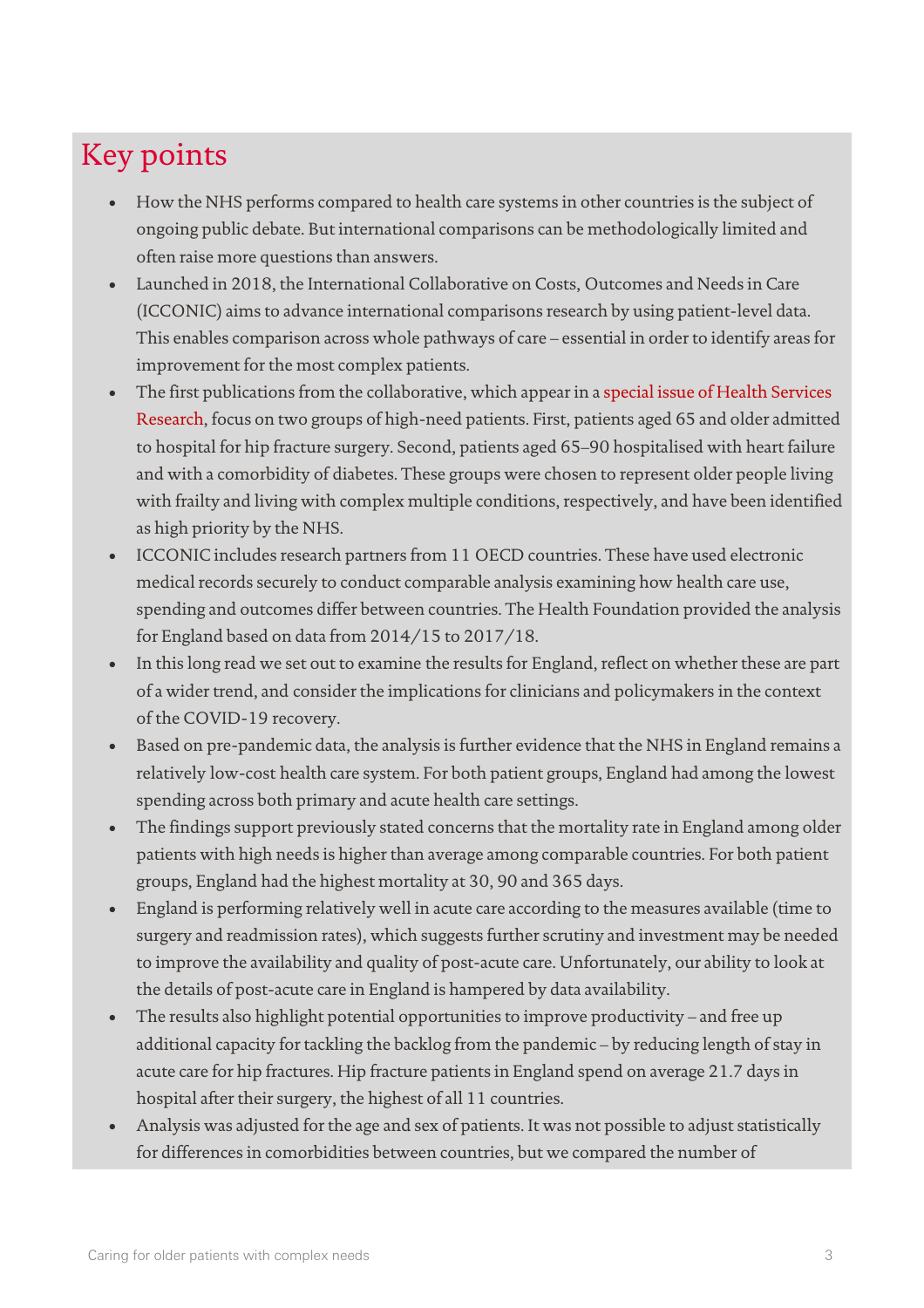comorbidities. England was towards the middle, so while case-mix adjustment may have reduced some of the differences we saw, it is unlikely to have eliminated them.

• With integrated care systems (ICSs) to be established as statutory bodies from April 2022, there is a clear opportunity to make a step change in terms of linking up patient data and using the insights generated to reduce delays in discharge and improve quality of care and patient experience.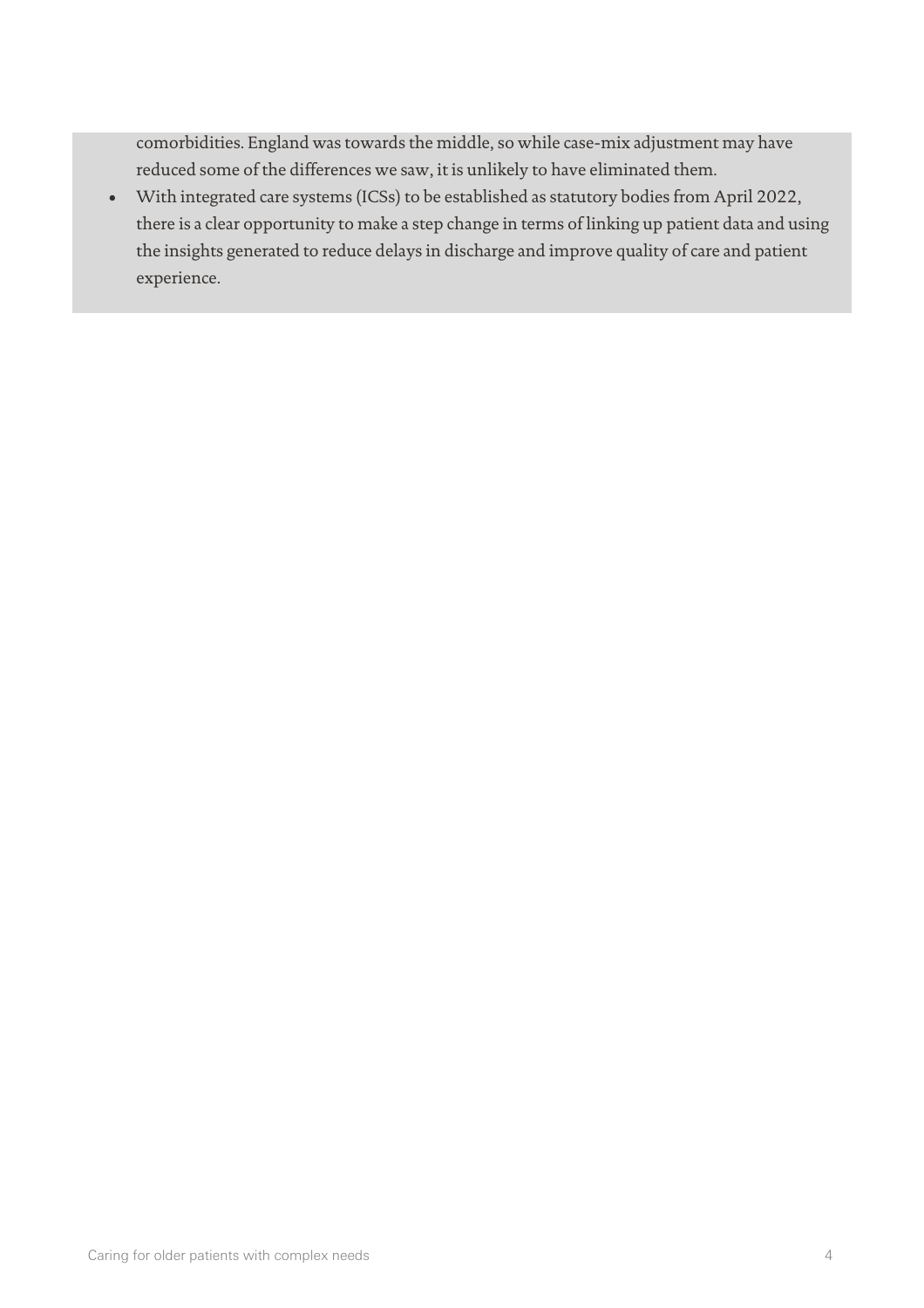# Introduction

### What can international comparisons tell us about the NHS?

From the inception of the NHS, its performance relative to health care systems in other countries has been the subject of public debate. Such comparisons have often shown the NHS perform[s neither as](https://www.health.org.uk/publications/nhs-at-70-how-good-is-the-nhs)  [well as its supporters sometimes claim, nor as poorly as its critics often allege.](https://www.health.org.uk/publications/nhs-at-70-how-good-is-the-nhs)

In the [Commonwealth Fund's ranking](https://www.commonwealthfund.org/publications/fund-reports/2021/aug/mirror-mirror-2021-reflecting-poorly#rank) of health care system performance across 11 OECD countries, performance varies considerably across the different domains of the assessment. While the NHS performs well on measures of access, equity and administrative efficiency, health outcomes remain an area of relative weakness – with the UK ranked onl[y 9 out of 11.](https://www.commonwealthfund.org/publications/fund-reports/2021/aug/mirror-mirror-2021-reflecting-poorly#outcomes) A [2018 review](https://www.health.org.uk/publications/nhs-at-70-how-good-is-the-nhs) of the NHS's performance by the Health Foundation, Institute for Fiscal Studies, The King's Fund and the Nuffield Trust found that although the gap is closing, the mortality rate in the UK among people treated for some of the biggest causes of death, including cancer and cardiovascular disease, is higher than average among comparable countries.

Although the UK spends around 10% of GDP on health – [about 1 percentage point higher than the](https://www.oecd.org/unitedkingdom/health-at-a-glance-uk-EN.pdf)  [OECD average](https://www.oecd.org/unitedkingdom/health-at-a-glance-uk-EN.pdf) – spending on long-term care is below the OECD average. Informal carers shoulder a heavy burden, with nearly one in five (18%) of people aged 50 and older caring for a relative, the [fourth highest](https://www.oecd.org/unitedkingdom/health-at-a-glance-uk-EN.pdf) among the 18 OECD countries with comparable data.

While important methodological progress has been made with international comparisons of quality of care and health care system performance, these comparisons often raise more questions than they answer. For example, if one country outperforms another, does that reflect differences in how health services are organised, differing levels of investment within health care systems or the impact of wider social and economic factors?

When done well, international comparisons have the potential to provide policymakers with information on how different care strategies might influence care quality and cost. Such comparisons offer the potential for mutual learning and sharing policy knowledge between countries. An example from the early 2000s is the macro-leve[l comparison of the NHS with California's Kaiser Permanente](https://www.bmj.com/content/324/7330/135)  [health system,](https://www.bmj.com/content/324/7330/135) which found that Kaiser achieved better performance at roughly the same cost as the NHS. The findings of this study were a wake-up call for the UK and have been cited as responsible for significant NHS policy changes, such as greater investments in predictive risk models and a renewed focus on integrated care.

The COVID-19 pandemic has reignited interest in international scientific endeavour and led to a massive increase in [global collaboration](https://icoda-research.org/) around the use of patient-level medical record data to support [rapid knowledge pipelines.](https://www.nature.com/articles/s41746-020-00309-z.pdf) An essential enabler of this work has been the development of common data models – frameworks that allow the data from across the world to be standardised in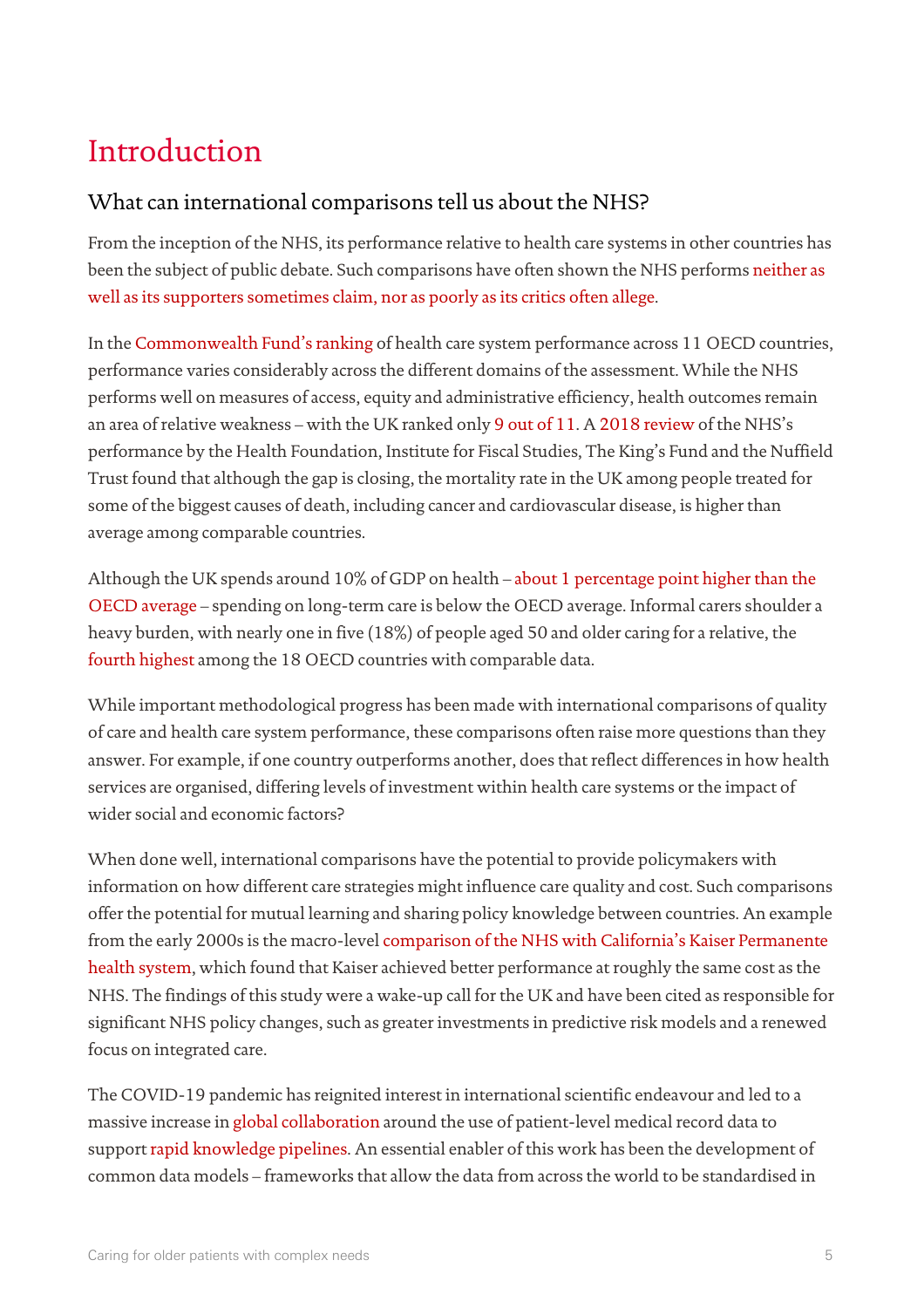ways that facilitate comparison. These advances present opportunities to address some of the longer term health challenges facing health care systems worldwide.

## Improving health care for patients with high needs

A key challenge facing many health care systems is how to best design services to provide care to high-need patients. This clinically diverse group of patients includes individuals with extreme functional limitations and those with multiple complex chronic illnesses. Although these patients constitute a relatively small proportion of the population, they often account for a [large and growing](https://ifs.org.uk/publications/8751)  [proportion of medical expenditure](https://ifs.org.uk/publications/8751) across systems and are most likely to experience poor-quality care. For example, in the US it is estimated tha[t 5% of the population accounts for over 50% of the](https://www.commonwealthfund.org/publications/journal-article/2016/jul/caring-high-need-high-cost-patients-urgent-priority)  [country's annual health care spending.](https://www.commonwealthfund.org/publications/journal-article/2016/jul/caring-high-need-high-cost-patients-urgent-priority) Costs are [similarly concentrated](https://journals.plos.org/plosone/article?id=10.1371/journal.pone.0217353) across other countries, such as England, Germany, the Netherlands, Spain, Switzerland, and Canada.

Despite this, there are limited data on the diverse ways in which high-need patients are managed across health care systems. Traditional comparative metrics, such as those produced by the OECD and the Commonwealth Fund and used by studies like the Kaiser Permanente comparison, are based on aggregate national data that relate to the care delivered in certain settings, for example hospitals. They do not use patient-level data that follow an individual patient through the health care system.

### About the ICCONIC research

Launched in 2018, ICCONIC aims to advance international comparisons research by using patientlevel data to develop metrics that allow health care systems to be compared in terms of the care delivered across the entire patient care pathway. This development is especially important for patients with complex needs, who often require services that cross many settings.

ICCONIC includes research partners from 11 OECD countries: Australia, Canada, France, England, Germany, the Netherlands, New Zealand, Spain, Sweden, Switzerland, and the United States. It is led by researchers at Harvard University and LSE, and co-funded by the Commonwealth Fund and the Health Foundation. Additionally, the Health Foundation has produced the analysis for England.

The ICCONIC partners have focused on two types of patients that represen[t priority groups of](https://nam.edu/wp-content/uploads/2017/06/Effective-Care-for-High-Need-Patients.pdf)  [people with substantial and complex care needs](https://nam.edu/wp-content/uploads/2017/06/Effective-Care-for-High-Need-Patients.pdf) and could be studied using data from patient-level electronic health records (EHR):

• Patients aged 65 or older who sustain a hip fracture and are admitted to hospital for surgery. This group was selected to represent a high-need population of older adults living with frailty.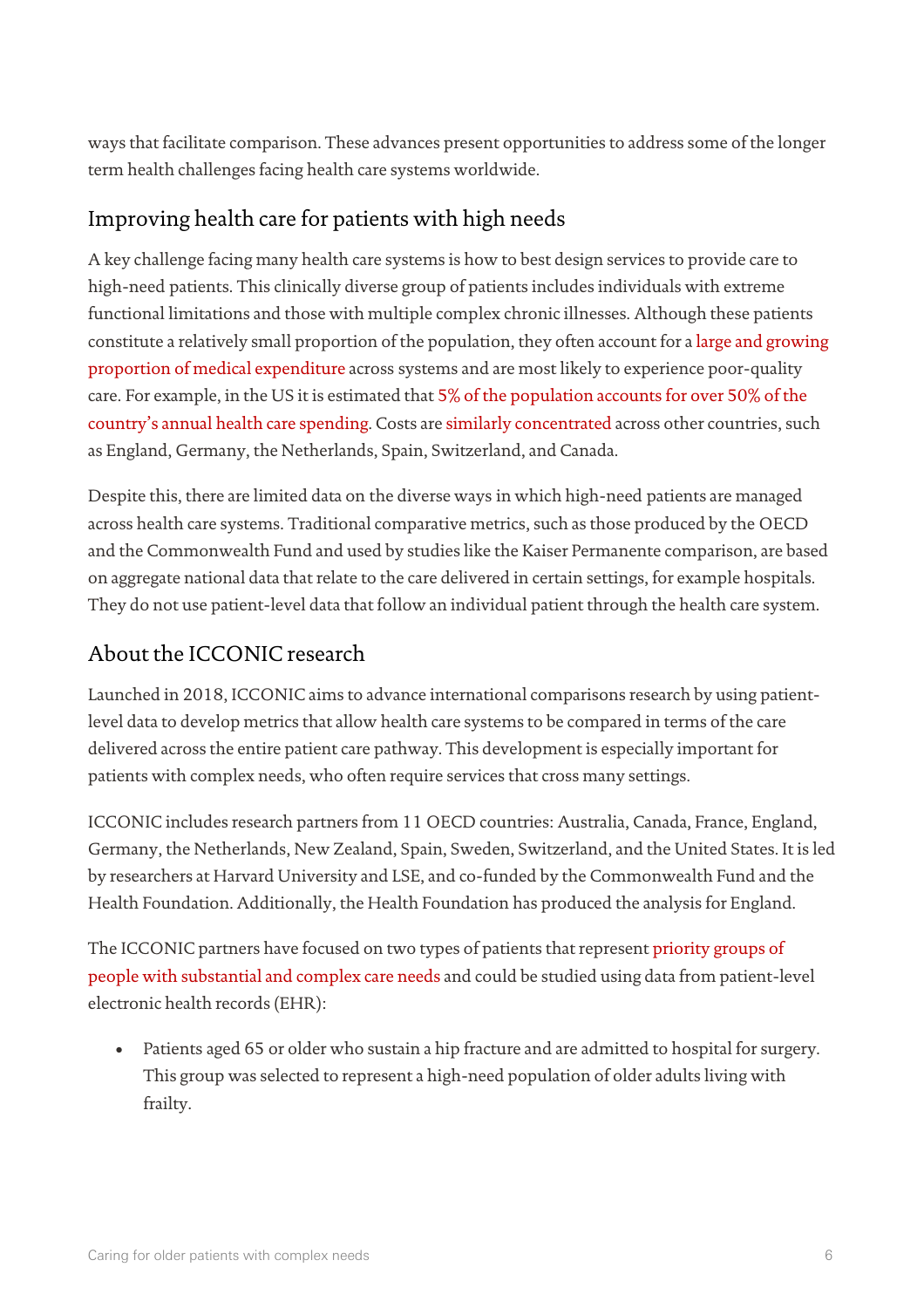• Patients between the ages of 65 and 90, hospitalised with heart failure and with a comorbidity of diabetes. This group was selected to represent a high-need population of older people who have multiple long-term health conditions.

These two groups represent priority areas for the NHS. Hip fracture is the most common reason for older people needing emergency anaesthesia and surgery, and leads to prolonged dependence for many of those who survive. The number of people living with multiple health conditions is growing. These now account fo[r over half of NHS costs for hospital admissions and three-quarters of primary](https://www.health.org.uk/publications/understanding-the-health-care-needs-of-people-with-multiple-health-conditions)  [care prescriptions,](https://www.health.org.uk/publications/understanding-the-health-care-needs-of-people-with-multiple-health-conditions) a fact that is a major motivation for establishin[g integrated care systems](https://www.gov.uk/government/publications/working-together-to-improve-health-and-social-care-for-all/integration-and-innovation-working-together-to-improve-health-and-social-care-for-all-html-version) (ICSs) as statutory bodies via the Health and Care Bill.

The [ICCONIC findings](https://onlinelibrary.wiley.com/toc/14756773/2021/56/S3) shed light on the different ways in which health systems in countries care for older patients with complex needs. In this long read we set out to examine some of the more striking results for England, reflect on whether these can be seen as part of a wider trend and consider the implications for clinicians and policymakers in the context of the COVID-19 recovery.

# Overall approach

ICCONIC has developed a novel framework and methodology for comparing health care use, spending and health outcomes across countries. This involves using a federated model of data analysis to follow comparable groups of patients beyond the acute care setting using existing linked patient-level EHRs and administrative datasets. This federated approach means that individual-level patient data remain on secure servers in each country, and teams carry out the same analysis using agreed definitions of each variable within a common data model.

Although there are differences across countries in the availability and structure of data sources, all 11 countries were able to use hospital data containing diagnostic codes to identify individuals corresponding to both patient groups. Timescales for accessing and linking different data sources to allow this type of research vary considerably between countries, but there is often a significant lag involved. For consistency, across most countries a 1-year window (2016/17) was used to identify patients, except in Australia (2012/13 to 2016/17) and England (2014/15 to 2016/17), which had smaller samples and therefore pooled more years of data. These patients were then tracked for a year after their initial hospitalisation to track health care use, spending and outcomes across different care settings.

Figure 1 shows that only Canada, France, the Netherlands and Sweden could track patients across all seven care settings. England was able to identify nationally representative data that could be linked across four settings, but data were not available for post-acute rehabilitative care, home health, and long-term care.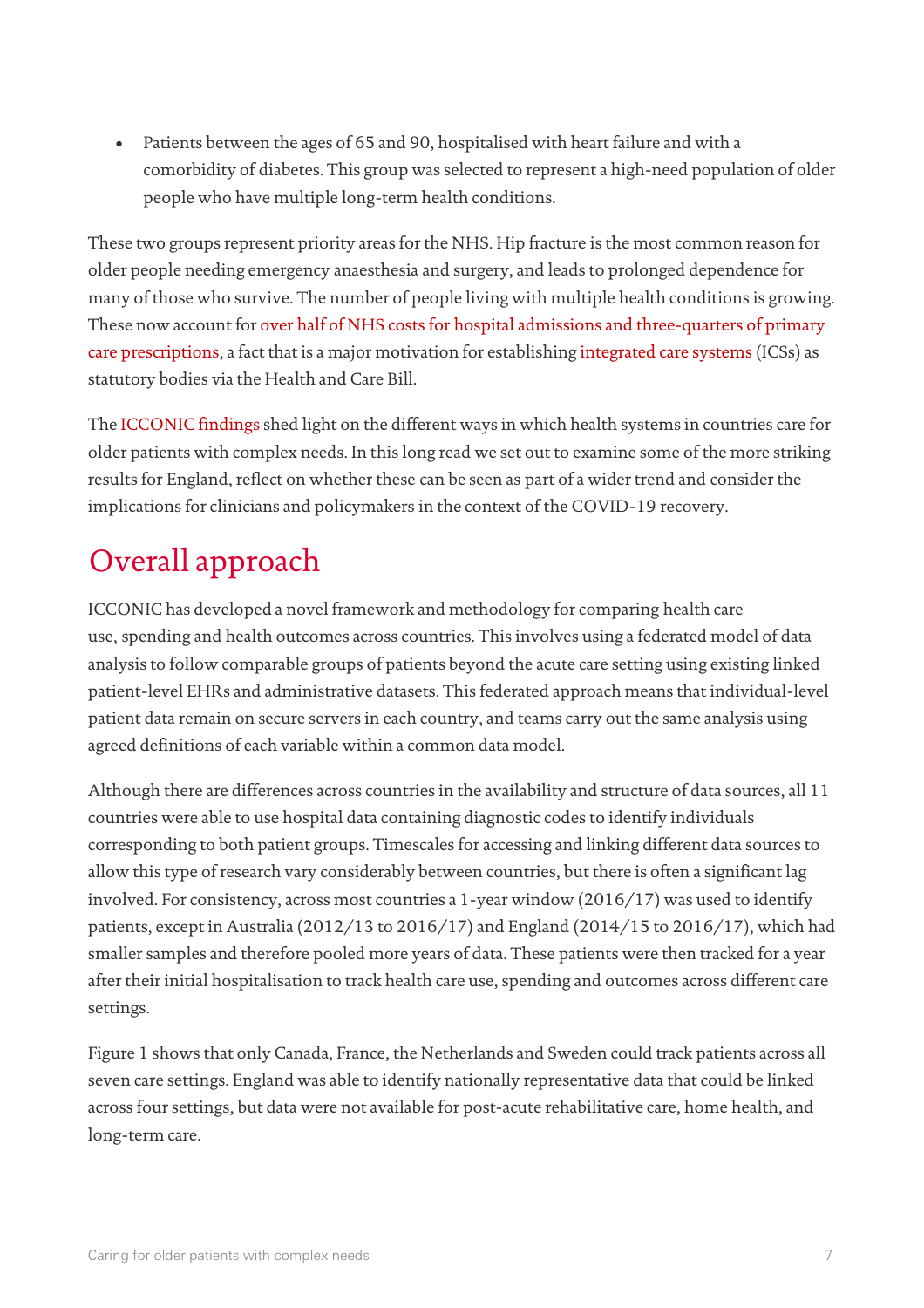The primary care data used for the analysis in England came from the Clinical Practice Research Datalink (CPRD), which includes a sample of general practices that is broadly representative of the population of England. This was linked at patient level to the Hospital Episode Statistics (HES) inpatient, outpatient and emergency care datasets. Indicative unit costs were then attached to different types of health care activity from best available sources, such as national tariffs. Patients' electronic health records were further linked to the Office for National Statistics death register to measure mortality at different time periods (30-day, 90-day and 1 year).

#### **Figure 1**

#### Only Canada, France, the Netherlands and Sweden could track patients across all seven care settings

| Country     | Inpatient    | Outpatient<br>specialty | Primary care              | Outpatient drugs | Rehab care                | Long-term<br>residential care | Home health<br>care       |
|-------------|--------------|-------------------------|---------------------------|------------------|---------------------------|-------------------------------|---------------------------|
| Canada      | ✓            | $\checkmark$            | √                         | $\checkmark$     | √                         | $\checkmark$                  | $\checkmark$              |
| France      | √            | $\checkmark$            | √                         | ✓                | √                         | √                             | $\checkmark$              |
| Netherlands | √            | $\checkmark$            | √                         | ✓                | √                         | √                             | $\checkmark$              |
| Sweden      | ✓            | $\checkmark$            | $\checkmark$              | ✓                | $\checkmark$              | √                             | $\checkmark$              |
| Germany     | √            | √                       | √                         | $\checkmark$     | √                         | √                             | $\boldsymbol{\mathsf{x}}$ |
| <b>USA</b>  | $\checkmark$ | $\checkmark$            | $\checkmark$              | $\checkmark$     | $\checkmark$              | $\boldsymbol{\mathsf{x}}$     | $\checkmark$              |
| Spain       | $\checkmark$ | $\checkmark$            | $\checkmark$              | $\checkmark$     | $\boldsymbol{\mathsf{x}}$ | $\boldsymbol{\mathsf{x}}$     | $\checkmark$              |
| Australia   | √            | $\checkmark$            | $\checkmark$              | $\checkmark$     | $\boldsymbol{\mathsf{x}}$ | $\pmb{\times}$                | $\pmb{\times}$            |
| England     | √            | $\checkmark$            | $\checkmark$              | $\checkmark$     | $\boldsymbol{\mathsf{x}}$ | $\pmb{\times}$                | $\pmb{\times}$            |
| New Zealand | $\checkmark$ | $\checkmark$            | $\boldsymbol{\mathsf{x}}$ | √                | $\boldsymbol{\mathsf{x}}$ | $\boldsymbol{\mathsf{x}}$     | $\pmb{\times}$            |
| Switzerland | $\checkmark$ | √                       | $\boldsymbol{\mathsf{x}}$ | $\pmb{\times}$   | $\pmb{\times}$            | $\boldsymbol{\times}$         | $\pmb{\times}$            |

ICCONIC country data set information

There were significant differences in the data held by different countries. Some used administrative claims data from public or private insurers, while others used national registry data or large survey data that are linked with claims data. However, a common data model was developed through many hours of discussion between the research partners with clinical input from an advisory board to limit cross-national differences and potential misclassifications.

The results are adjusted for differences in the age and sex of patients between countries. They were not adjusted for severity of illness or the presence of comorbidities due to differences between countries in the incentives to code these in the electronic health record. Countries' spending was adjusted for differences in purchasing power using the method recommended by the OECD for economy-wide conversion of health expenditure (Actual Individual Consumption Purchasing Power Parities).

The methodology is described further in the peer-reviewed articles published in th[e special issue of](https://onlinelibrary.wiley.com/toc/14756773/2021/56/S3)  [Health Services Research.](https://onlinelibrary.wiley.com/toc/14756773/2021/56/S3) The code for the English analysis is available o[n Github.](https://github.com/HFAnalyticsLab/ICCONIC-English-results)

The Health Foundation Source: ICCONIC methodology paper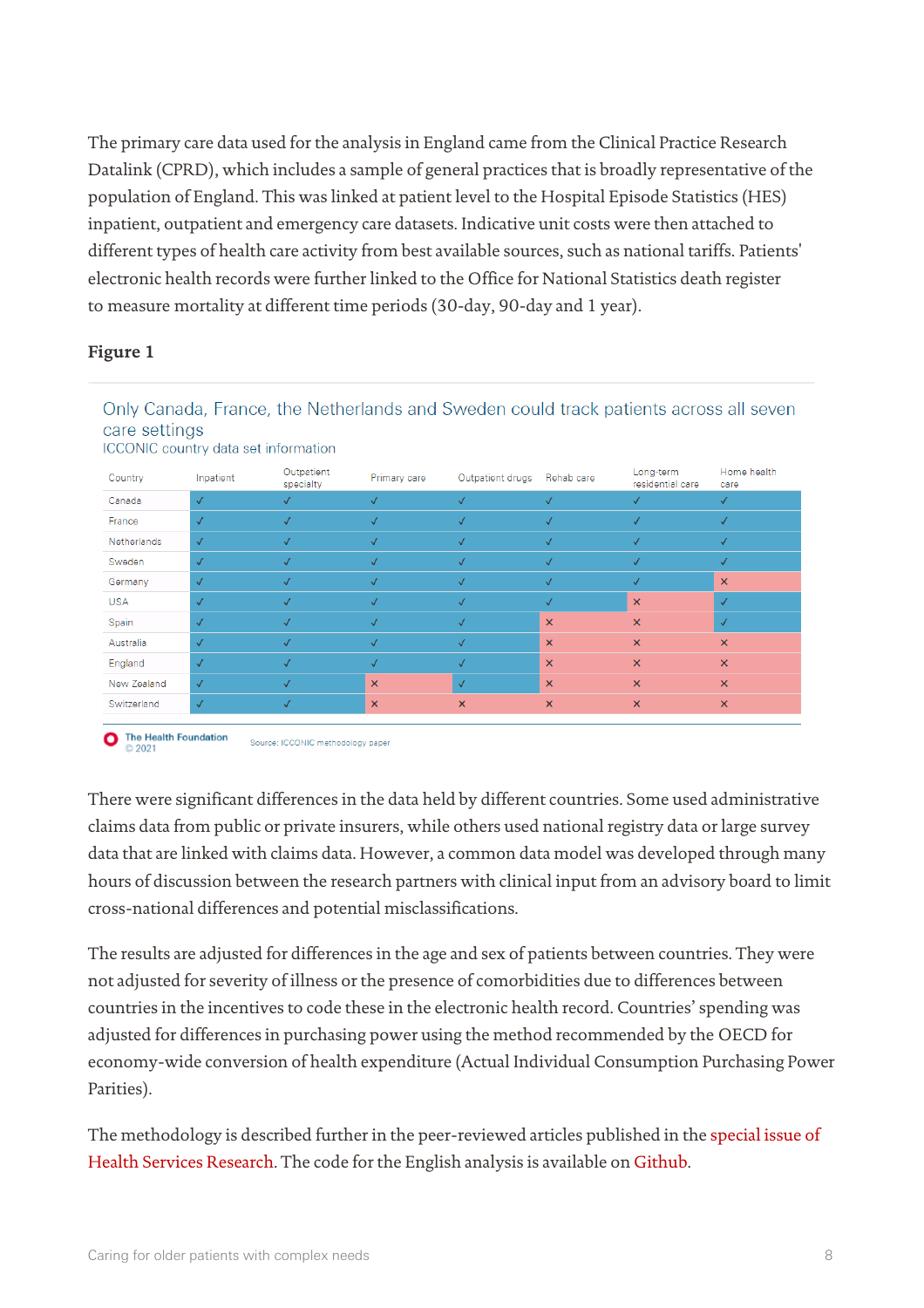# How does the NHS in England compare internationally?

Taking each patient group in turn, we now explore what the available data for England tell us about how the NHS is performing and where there is room for improvement.

# Hip fracture

We identified 2,738 people in England who were hospitalised with a hip fracture and had linked primary and secondary care records. The number of patients included from the other countries ranged from 1,859 in Spain to 42,849 in France. The median age of the hip fracture patients in England was 83 years and the majority (71.0%) were female, a similar age and sex profile to the other 10 countries. Patients in England had on average two comorbidities recorded in their hospital admission record and common conditions included chronic obstructive pulmonary disease (COPD) (22.0%), diabetes (15.1%) and renal failure (15.2%).

For patients admitted to hospital with a hip fracture, surgery within 48 hours is recommended as a [key component of high-quality care.](https://www.nice.org.uk/guidance/cg124) Here, Englan[d performed well,](https://pubmed.ncbi.nlm.nih.gov/34378796/) with over 82.4% of hip fracture patients in England having hip surgery within 48 hours of hospital admission, second only to Sweden with 86.3%.

Despite this, across all time periods, hip fracture patients in England had th[e highest all-cause](https://pubmed.ncbi.nlm.nih.gov/34378796/)  [mortality of all 11 countries](https://pubmed.ncbi.nlm.nih.gov/34378796/) (Figure 2). 1 year after their initial admission, almost a third of patients in England had died, compared with only a quarter of the Swedish patients. Among the hip fracture patients who died in the year following surgery in England, [37% died in hospital](https://pubmed.ncbi.nlm.nih.gov/34490633/) – the highest of the seven countries that could provide this data – while in New Zealand this was only 12% of patients.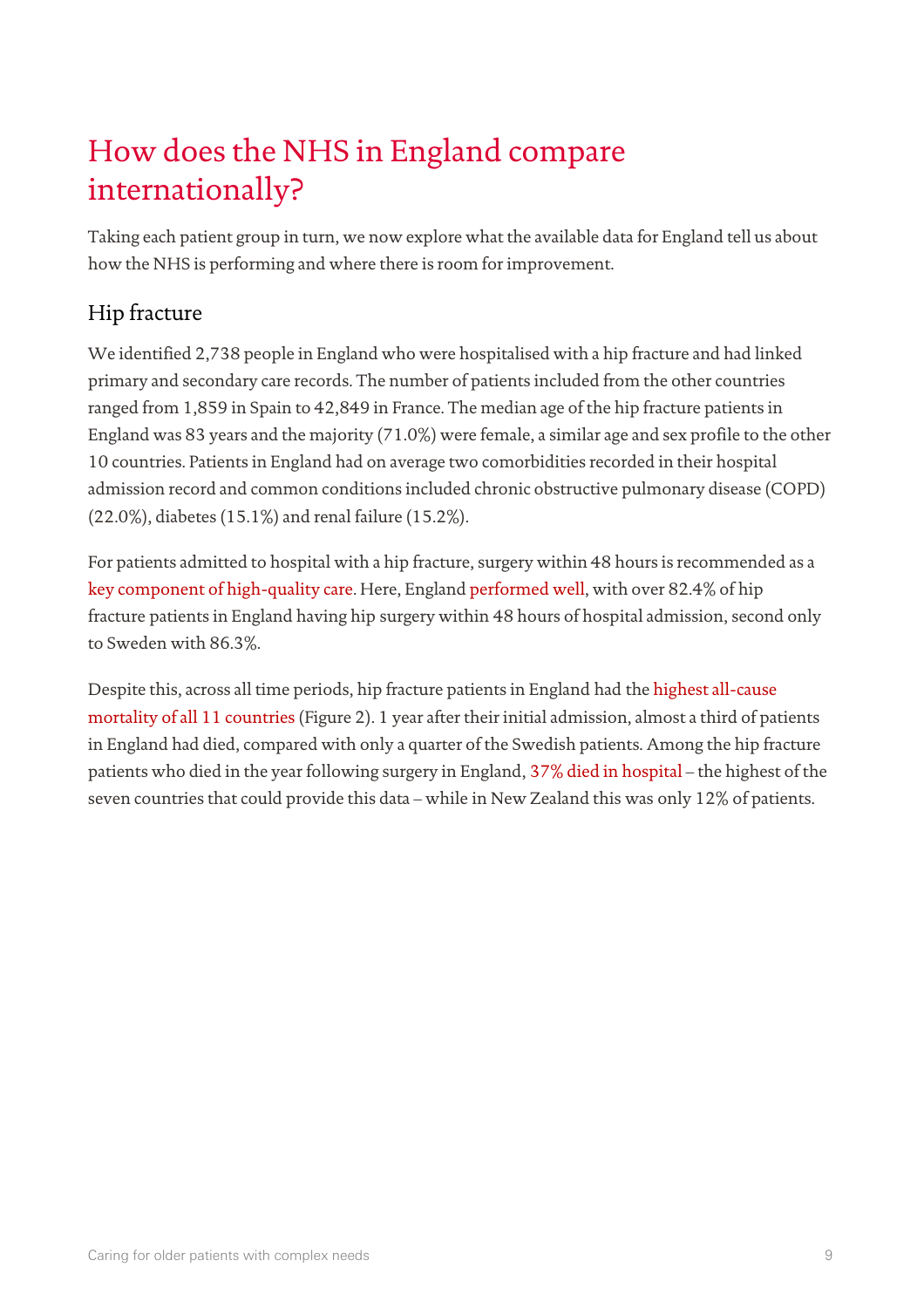#### **Figure 2**



England has the highest all-cause mortality for both patient groups

Another striking finding for England was the large number of [days people spent as a hospital](https://pubmed.ncbi.nlm.nih.gov/34390254/)  [inpatient.](https://pubmed.ncbi.nlm.nih.gov/34390254/) In England, hip fracture patients spend 29.3 days in hospital on average in the year following their admission, second only to Germany at 29.5 days. This includes the stay for the initial admission for hip fracture – known as the index admission – as well as any subsequent admissions for any reason. The total for England is nearly three times the average length of stay in the United States (11.3) and the Netherlands (11.7). Most of the days in hospital (21.7 of 29.3 days) are spent during the index hospital admission (Figure 3). In contrast, in the US patients are discharged much more quickly for rehabilitation (in a skilled nursing facility) and spend on average only 6.4 days as an inpatient following their surgery.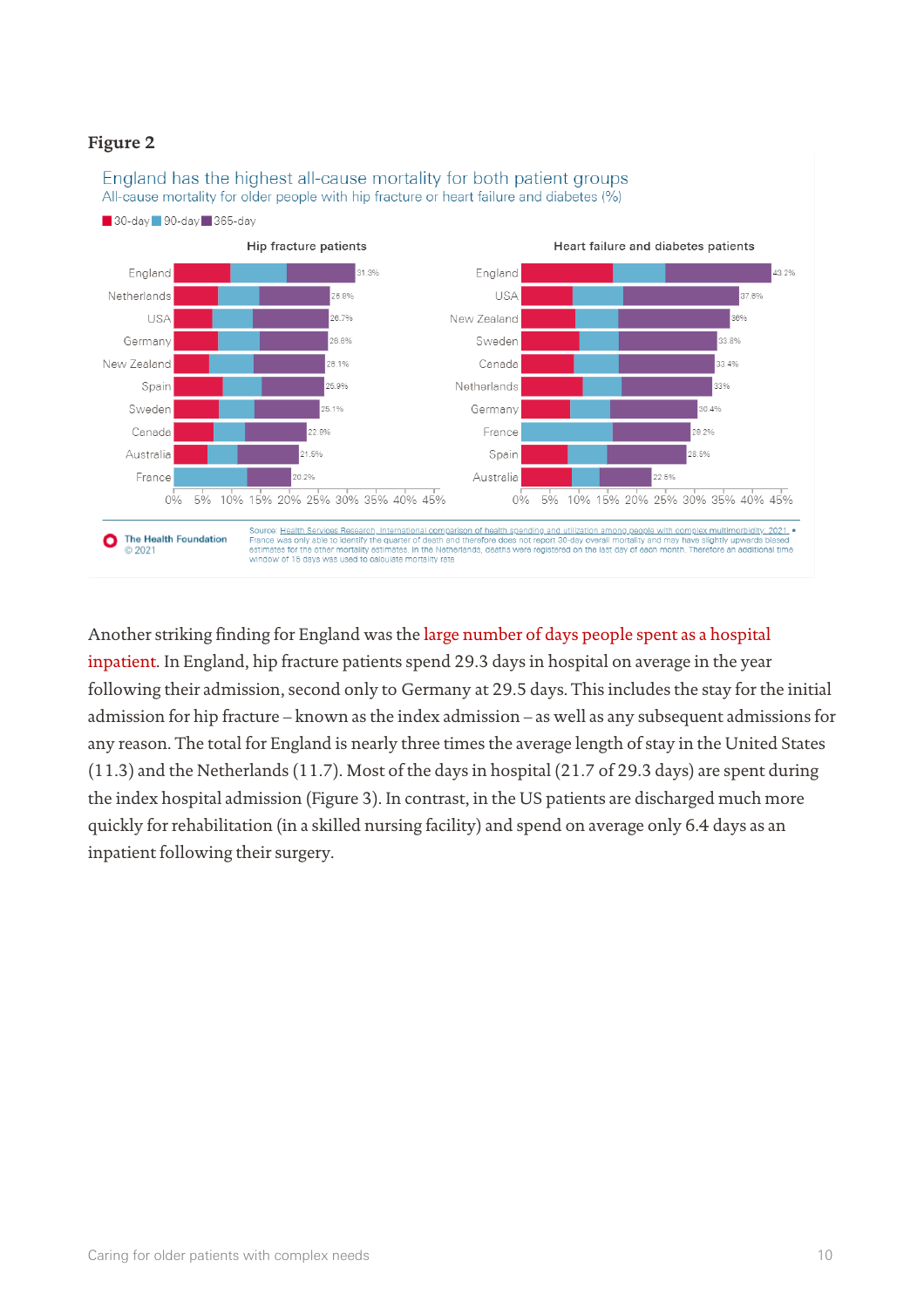#### **Figure 3**



When it comes to spending, a relatively consistent picture emerges. Figure 4 shows that England has among the [lowest spending](https://pubmed.ncbi.nlm.nih.gov/34390254/) in both primary and acute care settings for these patients. It also spends the least of all the countries on outpatient drugs. Only the Netherlands had lower overall spending. In contrast, the US and Australia spend almost twice as much caring for hip fracture patients in the acute setting, despite much shorter hospital admissions.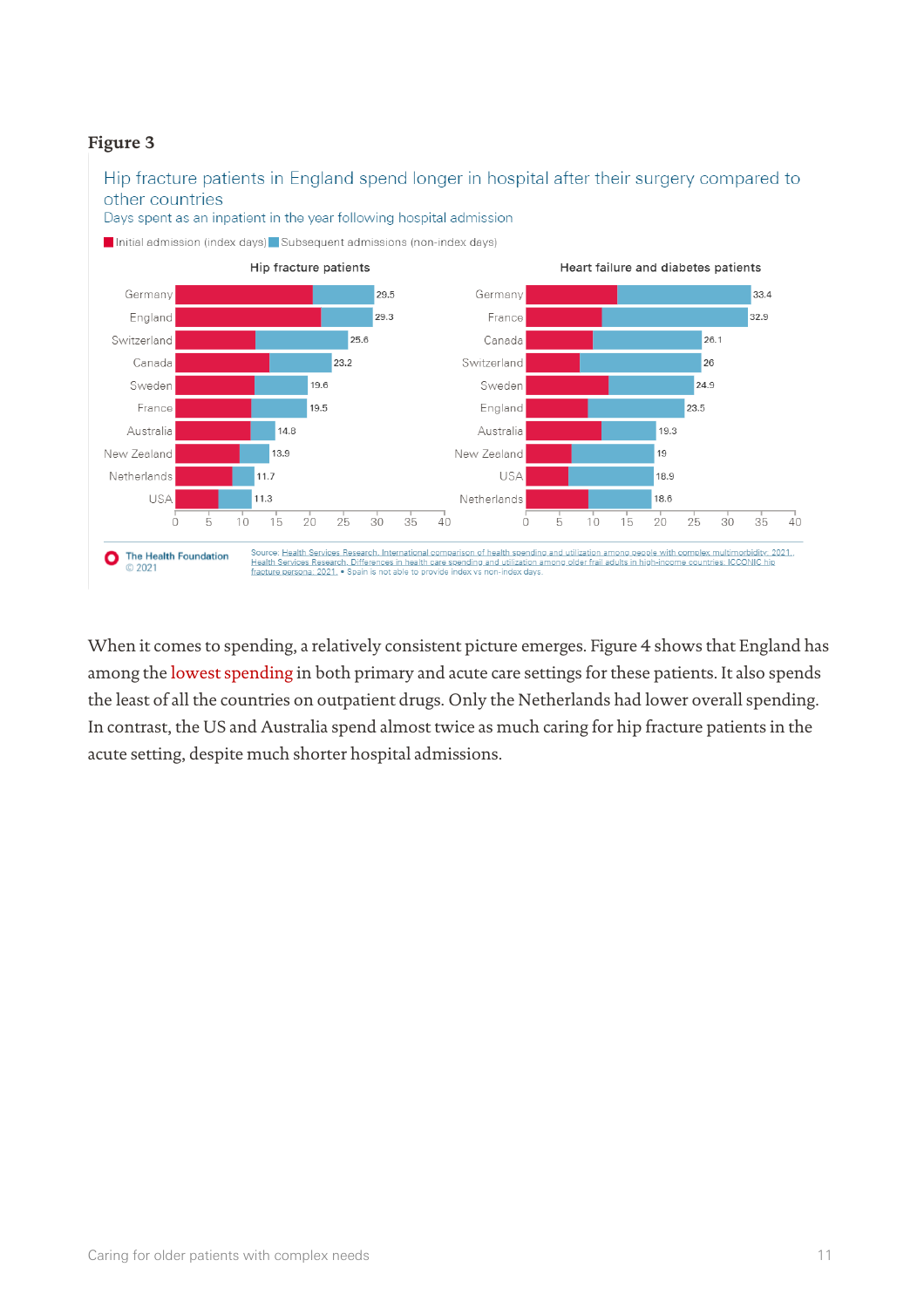#### **Figure 4**



### Heart failure and diabetes

We identified 742 older people in England who were admitted to hospital with heart failure, had a comorbidity of diabetes listed on their hospital record, and had linked primary and secondary care records. The number of patients included from the other countries ranged from 1,270 in Spain to 21,803 in the US. The median age of the patients in England was 79 years and the majority (57.5%) were male. Again, the demographic profile of patients was similar to the other countries included in the comparison. Patients had on average five comorbidities (including diabetes) recorded in their hospital admission record, with common conditions including hypertension (64.2%), renal failure (39.2%) and COPD (31.0%).

Among patients with heart failure and diabetes, again, across all time periods England had th[e highest](https://pubmed.ncbi.nlm.nih.gov/34378796/)  [mortality](https://pubmed.ncbi.nlm.nih.gov/34378796/) (Figure 2). 43.2% of patients died in the year following the index hospital admission, compared with 22.5% of patients in Australia. Figure 2 illustrates that the higher mortality at 1 year in England is largely explained by high mortality in the first 30 days (15.9%). For example, 30-day mortality in England is 7 percentage points higher than in the US (8.9%), whereas the mortality rate after 30 days is very similar in both countries.

The average number of days spent in hospital for heart failure patients ranged from 18.6 in the Netherlands to 33.5 in Germany[, with England ranking in the middle at 23.5.](https://pubmed.ncbi.nlm.nih.gov/34350586/) Figure 3 shows that the average length of an index stay in England was fairly low (9.2 days). This is in contrast to the hip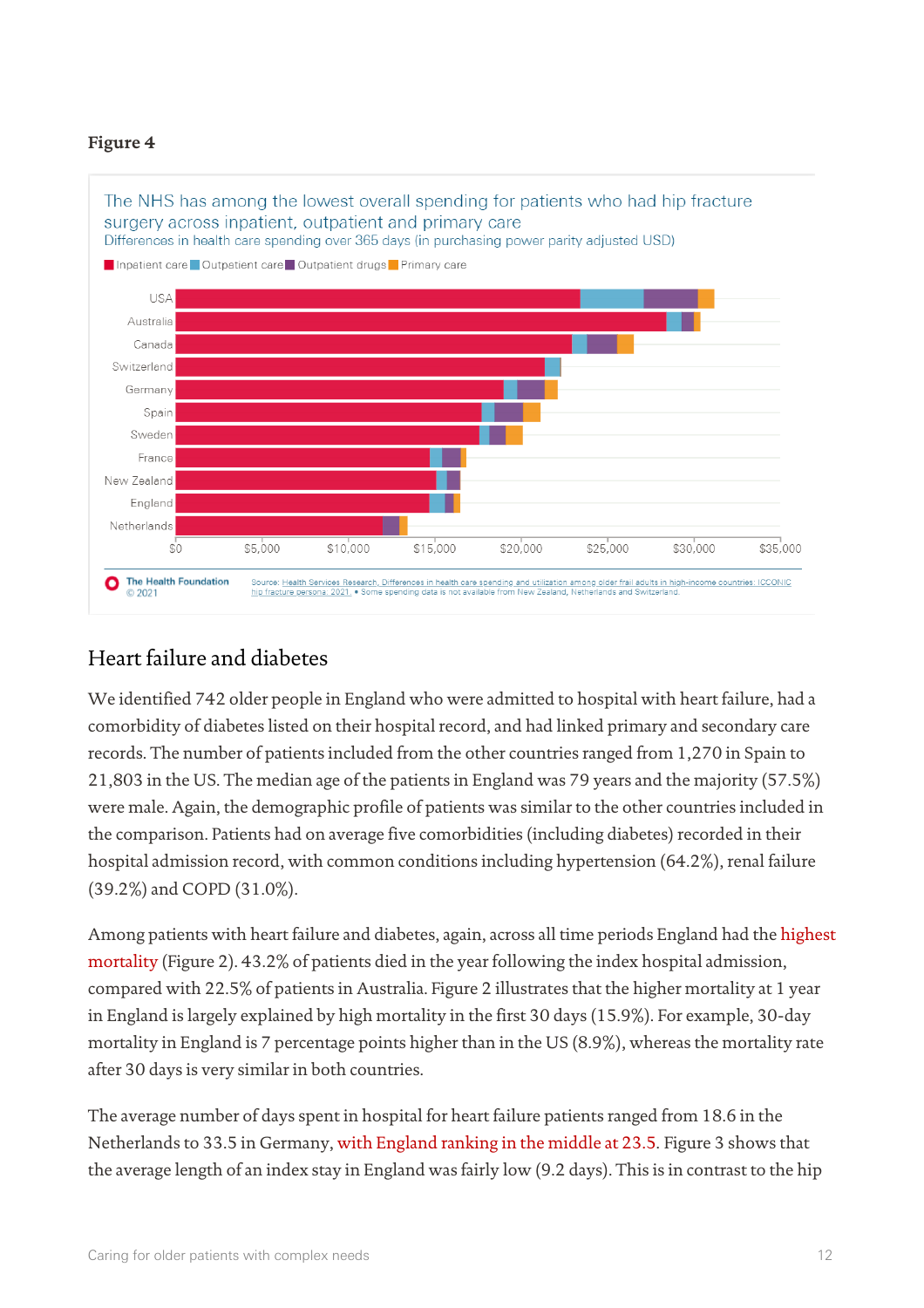fracture results, where patients in England spent 21.7 days in hospital following their surgery, more than any other country. Other countries saw more consistency between the two patient groups, with Germany having long lengths of stay and the US tending to discharge much faster.

In terms of spending, again England spends [the least](https://pubmed.ncbi.nlm.nih.gov/34350586/) across three of the four domains for which we had data (inpatient, primary care and drugs), and the least overall across these four settings (Figure 5). US patients on the other hand cost the health care system over three times as much, despite spending on average 5 days less in hospital and having less than half the number of GP visits than patients in England over the course of the year.

#### **Figure 5**

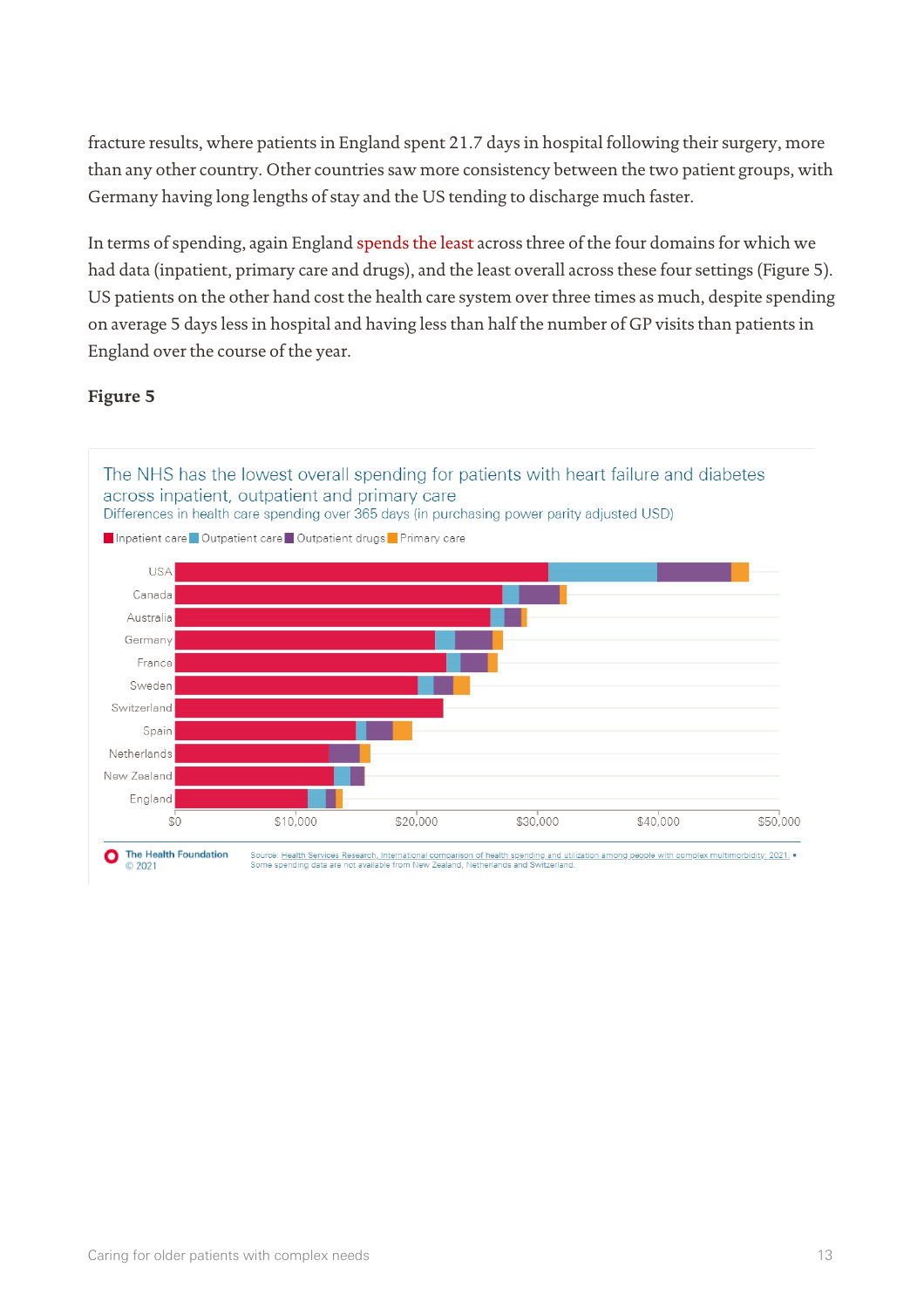### Limitations of the analysis

There are some important limitations to state. First, there are differences in country datasets used for this study, but a common data model was developed to limit cross-national differences and potential misclassifications. The dataset used to produce the English results is based on a small sample of 2,738 hip fracture patients and 742 heart failure patients, collected from a sample of GPs and hospital providers. This captures around 3% of the patients who would have been eligible for this study nationally. This contrasts with countries like New Zealand and Sweden that have linked national datasets with complete population coverage, or countries like France, Spain and Canada that have large, linked regional databases. However, the CPRD dataset has several advantages, including that it:

- contains all general practice activity and detailed information on patient comorbidities
- fully captures all mortality through linkage to the ONS
- is representative of the population in England in terms of age and sex.

Second, there are important differences in national coding practices and cost accounting between countries, which may influence the results. Many countries were also missing data for particular care settings; for example, those related to the post–acute rehabilitative care setting (Figure 1).

Among the possible reasons for the differences in mortality seen between the 11 countries are different local thresholds for hospital admission, which marks the entry point for patients into the study. This is more likely to explain the variation in mortality for patients with heart failure and diabetes, where the extent to which patients are managed within the community versus hospital differs between countries, than explain the variation for hip fracture patients, where appropriate management almost always requires hospital admission for surgery.

The ICCONIC results are adjusted for age and sex but not for the baseline severity of the clinical diagnoses of heart failure or diabetes, nor for the number and severity of clinical comorbidities, which are strongly related to mortality risk in these patient populations. That said, England ranked in the middle in terms of the average number of recorded comorbidities, so while case-mix adjustment may have reduced some of the differences we saw, it is unlikely to have eliminated them. Because people's health is affected by the wider determinants of health – not just by health care systems – it is also possible that the results could be influenced by other factors.

Another possible explanation for some of the observed difference is that the recording of mortality may differ across countries. In the data for England, health care records were linked to the ONS national death register. This means that the date of death, whether in hospital or elsewhere, was captured. In other countries, for example France and the Netherlands, the date of death is not recorded with such precision, meaning adjustments had to be made to estimate mortality within particular time windows.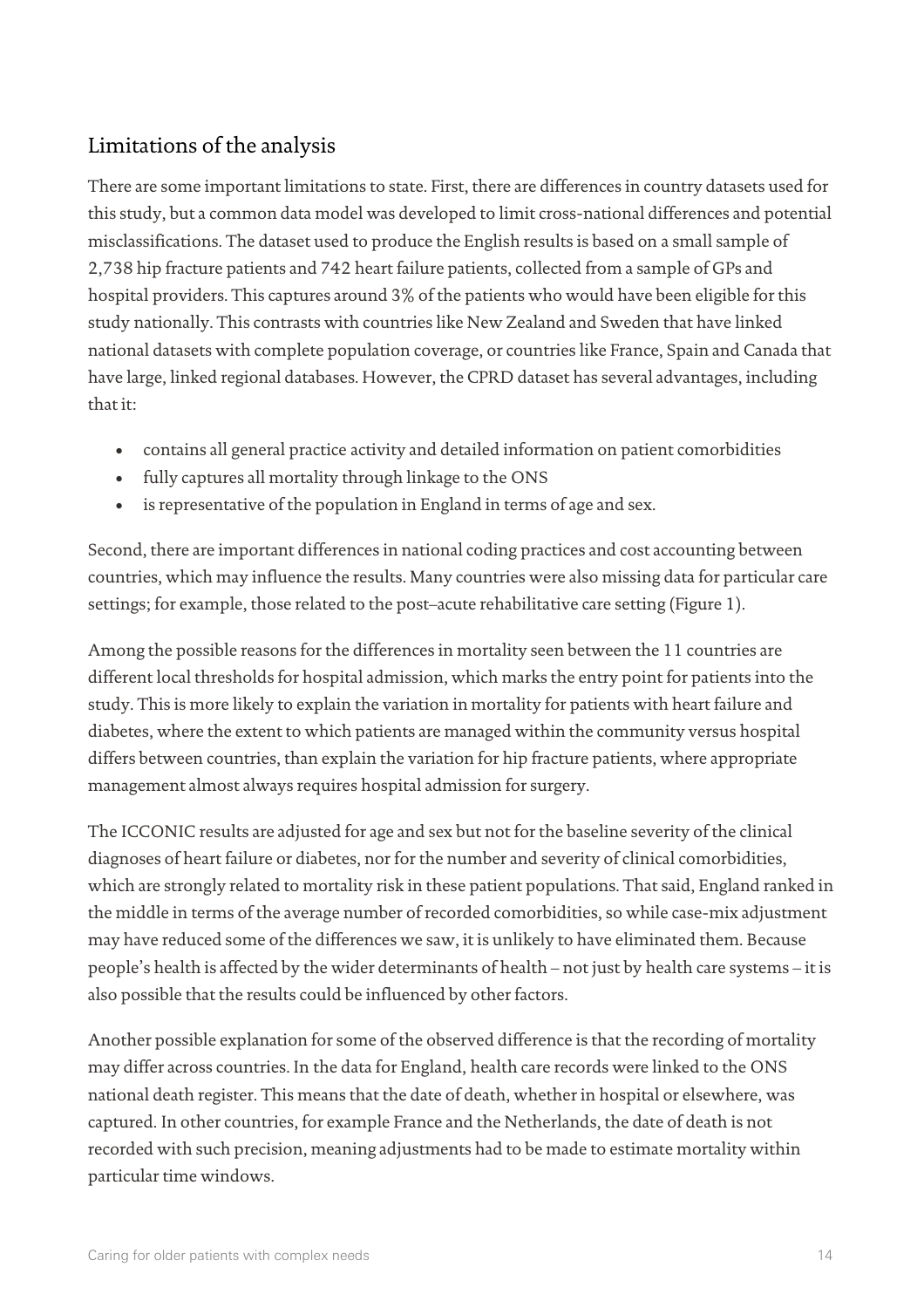### Comparison with other studies

Prior work covering the same time period foun[d lower 30-day mortality rates for hip fracture](https://www.nhfd.co.uk/20/hipfractureR.nsf/docs/reports2017)  [patients in England](https://www.nhfd.co.uk/20/hipfractureR.nsf/docs/reports2017) than reported by ICCONIC, by around 3 percentage points. This was produced using data reported by the National Hip Fracture Database (NHFD), which covers almost all hip fractures in England, including those in younger hip fracture patients, which could explain the differences with our findings. The NHFD analysis would still place England among the countries with the highest mortality rate. Previous reports of the National Heart Failure Audit have also found lower [1-year mortality rates](https://www.nicor.org.uk/wp-content/uploads/2019/02/annual-report-2015-6-v8.pdf) than ICCONIC but included younger people and those without comorbid diabetes.

The ICCONIC data are historical and may not adequately capture substantial improvements made in recent years, nor how COVID-19 has affected mortality. The latest NHFD annual report for England and Wales, using data from 2019, found [a 30-day mortality rate of 6.5%](https://www.nhfd.co.uk/20/hipfracturer.nsf/docs/reports2020) for all hip fracture patients. During the ICCONIC time period a lower rate than this was achieved by only New Zealand and Australia. However, we know that mortality [for hip fracture patients in England has](https://www.nhfd.co.uk/20/NHFDcharts.nsf/vwCharts/Mortality?open&org=) increased during [the pandemic](https://www.nhfd.co.uk/20/NHFDcharts.nsf/vwCharts/Mortality?open&org=) (to 8.2% in Dec 2020). The latest summary report from the National Heart Failure Audit suggests 30-day and 1-year mortality [continued to fall up to 2018/19](https://www.nicor.org.uk/wp-content/uploads/2020/12/National-Heart-Failure-Audit-2020-FINAL.pdf) (to 14/9% and 31.8% respectively), but it is not yet known how the pandemic will have affected this.

# What do these results mean?

### Outcomes

Previous comparative analyses have consistently identifie[d patient outcomes](https://www.health.org.uk/publications/nhs-at-70-how-good-is-the-nhs) as an area for [improvement](https://www.health.org.uk/publications/nhs-at-70-how-good-is-the-nhs) in the NHS. Although the gap has closed over the past decade for stroke and several forms of cancer, the mortality rate in England among people treated for some of the most common causes of death, including cancer, heart attacks and stroke, i[s higher than average among](https://www.commonwealthfund.org/publications/fund-reports/2021/aug/mirror-mirror-2021-reflecting-poorly)  [comparable countries.](https://www.commonwealthfund.org/publications/fund-reports/2021/aug/mirror-mirror-2021-reflecting-poorly) The ICCONIC findings add weight to these concerns. They highlight the need to look more widely than the quality of acute care, where England performs well using the measures available (for example time to surgery and readmission rates). The establishment of ICSs as statutory bodies might provide an opportunity to improve the quality of care along entire patient pathways, including community and post-acute care.

Though they have important caveats, the concerning findings from ICCONIC certainly warrant further investigation to fully understand the implications for the NHS in England. Several areas for improvement in care have already been identified by the national audits[. Two in five hip fracture](https://www.nhfd.co.uk/20/hipfractureR.nsf/docs/reports2017)  [patients are not receiving best practice care](https://www.nhfd.co.uk/20/hipfractureR.nsf/docs/reports2017) across all quality domains. Particular areas for improvement include timely assessment by a geriatrician who specialises in the care of older orthopaedic inpatients, coordinated multidisciplinary care, prompt mobilisation and access to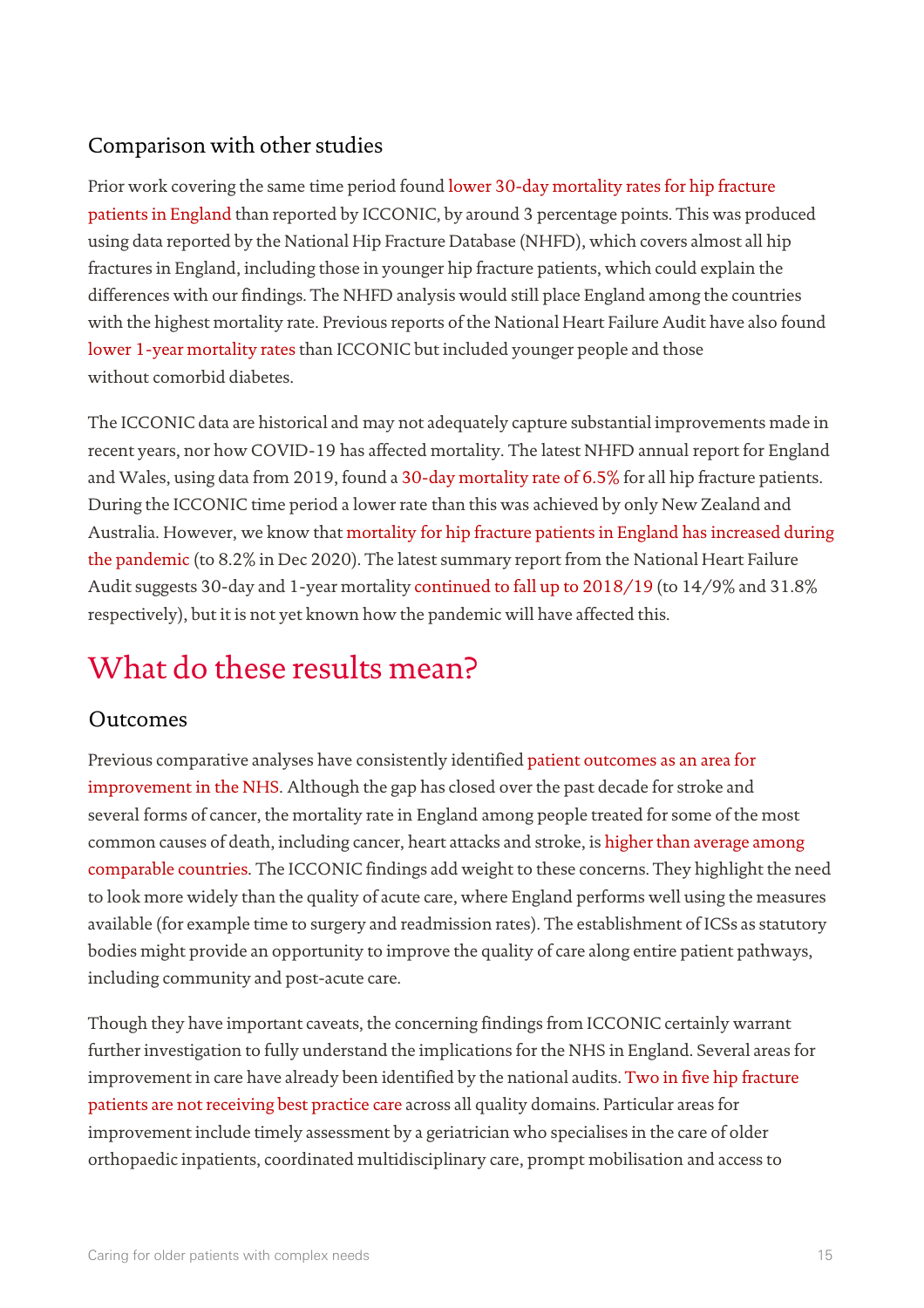physiotherapy after surgery. Amid concerns that England has fallen behind other European countries as a result of neglecting the development of non-acute rehabilitation services, NHS England recently announced the appointment of its [first director for rehabilitation care.](https://www.hsj.co.uk/workforce/first-national-director-of-neglected-rehab-care-appointed/7031083.article)

Similarly, there is still [room for improvement](https://www.nicor.org.uk/wp-content/uploads/2020/12/National-Heart-Failure-Audit-2020-FINAL.pdf) in the assessment and diagnosis of heart failure using ECG. Rates of specialist follow up for heart failure patients are below 50%, fewer than half of patients are seen on a dedicated cardiology ward, and rates of referral for cardiac rehabilitation are very poor. This latter point is particularly concerning given that patients who received rehabilitation had [higher](https://www.nicor.org.uk/wp-content/uploads/2020/12/National-Heart-Failure-Audit-2020-FINAL.pdf)  [quality of life and lower mortality.](https://www.nicor.org.uk/wp-content/uploads/2020/12/National-Heart-Failure-Audit-2020-FINAL.pdf) An area where the national audits are less able to shed light is how to improve care for people with multiple health conditions that span across several different audit programmes.

### Efficiency

More positively, our findings add weight to previous reports that found, relative to health care systems in comparable countries, the NHS in England remains a [low-cost and efficient](https://www.health.org.uk/news-and-comment/charts-and-infographics/taxes-and-health-care-funding-how-does-the-uk-compare) way of providing universal health care. England has among the lowest spending on outpatient drugs, and in both primary and acute care settings for both groups – see Figure 5. This is despite the relatively long length of stay for the hip fracture patients.

However, the findings do highlight that there may be scope to reduce length of stay in acute care for hip fractures – the most common reason for emergency surgery. There is broad agreement that an acute inpatient ward is unlikely to be the right place for an older person to recover from hip fracture surgery, who may be confused and have multiple health problems. The environment is not one that is generally therapeutic or conducive to rest or rehabilitation; worse[, it can lead to deteriorations](https://www.nejm.org/doi/full/10.1056/nejmp1212324) in health. We know that a key objective for most older patients is to be able to spend as much time as possible [back in their place of residence,](https://journals.sagepub.com/doi/10.1177/0269216311412233) be that their own home or a residential care home, particularly when it comes to the end of life.

The ICCONIC results show that countries able to provide an accessible and multidisciplinary postacute care service for hip fracture rehabilitation, such as the Canada and the Netherlands, have much shorter average hospital stays than hip fracture patients in England. However, a contrasting picture is seen for heart failure patients, where England ranks in the middle for length of stay, suggesting that long inpatient stays are not inevitable. The hip fracture results may indicate a lack of capacity in the community and/or social care for patients recovering from surgery with high rehabilitative needs, and/or poor integration of these services.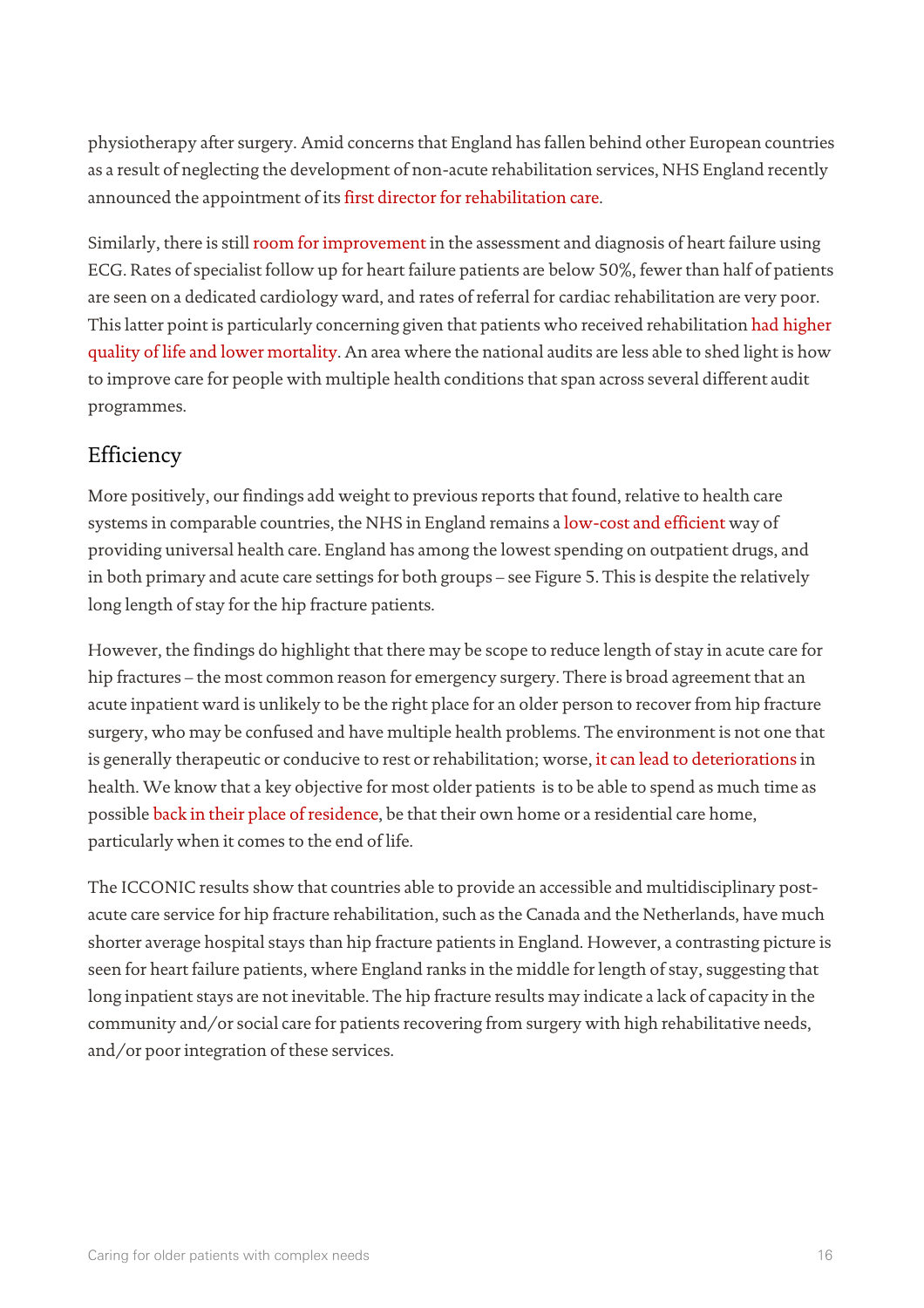# What we still do not know

One of the key conclusions from the ICCONIC programme is that limiting comparisons to the acute setting provides a misleading picture of resource use for these patients. For example, relative hospital use for hip fracture patients in the US as compared with other countries [appears low,](https://pubmed.ncbi.nlm.nih.gov/34390254/) but this is largely a displacement effect since the bulk of days are spent in rehabilitation facilities. When comparing total utilisation across both acute and rehabilitation care settings, hip fracture patients in the US have comparatively long length of stay.

### Implications for the National Data Strategy

Unlike Canada, France, Sweden and the Netherlands, in England there are no nationally collected data that can be linked to hospital or primary care data in a number of significant areas. These include community, post-acute rehabilitation, long-term residential care or home care data (Figure 1). Consequently there are major gaps in the national picture of total costs and quality of care for some patients with the most complex needs. This means there is a lack of the information needed to improve care outside of hospital settings.

This problem has been recognised by the draft [National Data Strategy](https://www.gov.uk/government/publications/data-saves-lives-reshaping-health-and-social-care-with-data-draft/data-saves-lives-reshaping-health-and-social-care-with-data-draft) [a](https://www.gov.uk/government/publications/data-saves-lives-reshaping-health-and-social-care-with-data-draft/data-saves-lives-reshaping-health-and-social-care-with-data-draft)nd [plans by NHS Digital to](https://digital.nhs.uk/about-nhs-digital/corporate-information-and-documents/directions-and-data-provision-notices/secretary-of-state-directions/collection-of-client-level-adult-social-care-data-no-2)  [collect client-level adult social care data.](https://digital.nhs.uk/about-nhs-digital/corporate-information-and-documents/directions-and-data-provision-notices/secretary-of-state-directions/collection-of-client-level-adult-social-care-data-no-2) According to the data strategy, this will be linkable to health care data. The same impetus is urgently needed for community care. There remains very [limited](https://academic.oup.com/ageing/article/48/1/57/5105869)  [research](https://academic.oup.com/ageing/article/48/1/57/5105869) into the characteristics of people who receive care at home, what drives the demand or need for home care services and how it relates to care in other settings. This is at least partly due to the lack of linked data across different settings. Although there is now a national community services data flow, there are still [significant gaps](https://www.nuffieldtrust.org.uk/project/impact-of-covid-19-on-community-services) in the coverage and completeness of data. Data on patient reported outcome measures also need to be a priority[; research funded by the Foundation](https://www.health.org.uk/research-projects/optimising-routine-collection-of-electronic-patient-reported-outcomes-into-disease) shows it is possible to collect these at scale.

Alongside new datasets we nee[d bigger and bolder action,](https://www.health.org.uk/news-and-comment/blogs/the-full-health-and-care-data-strategy-must-address-its-shortcomings) in collaboration with the social care sector, to address the data challenges that ICCONIC has highlighted. In social care there are particular challenges around the variable levels of digitisation among care providers and a fragile provider landscape that produces [conflicting motives when it comes to data sharing.](https://www.health.org.uk/news-and-comment/blogs/strengthening-social-care-analytics-in-the-wake-of-covid-19-initial-findings) More broadly, the strategy needs to support agreed common data models, the training of skilled informaticians and platforms to support international collaboration.

The government is now seeking to pass th[e biggest set of NHS reforms in the past 10 years](https://www.bmj.com/content/372/bmj.n248) via the Health and Care Bill, moving away from choice and competition towards a much stronger focus on collaboration and integration via ICSs. The establishment of ICSs as statutory bodies and their emphasis on population health provides an opportunity to address the care of older patients with complex needs and improve it.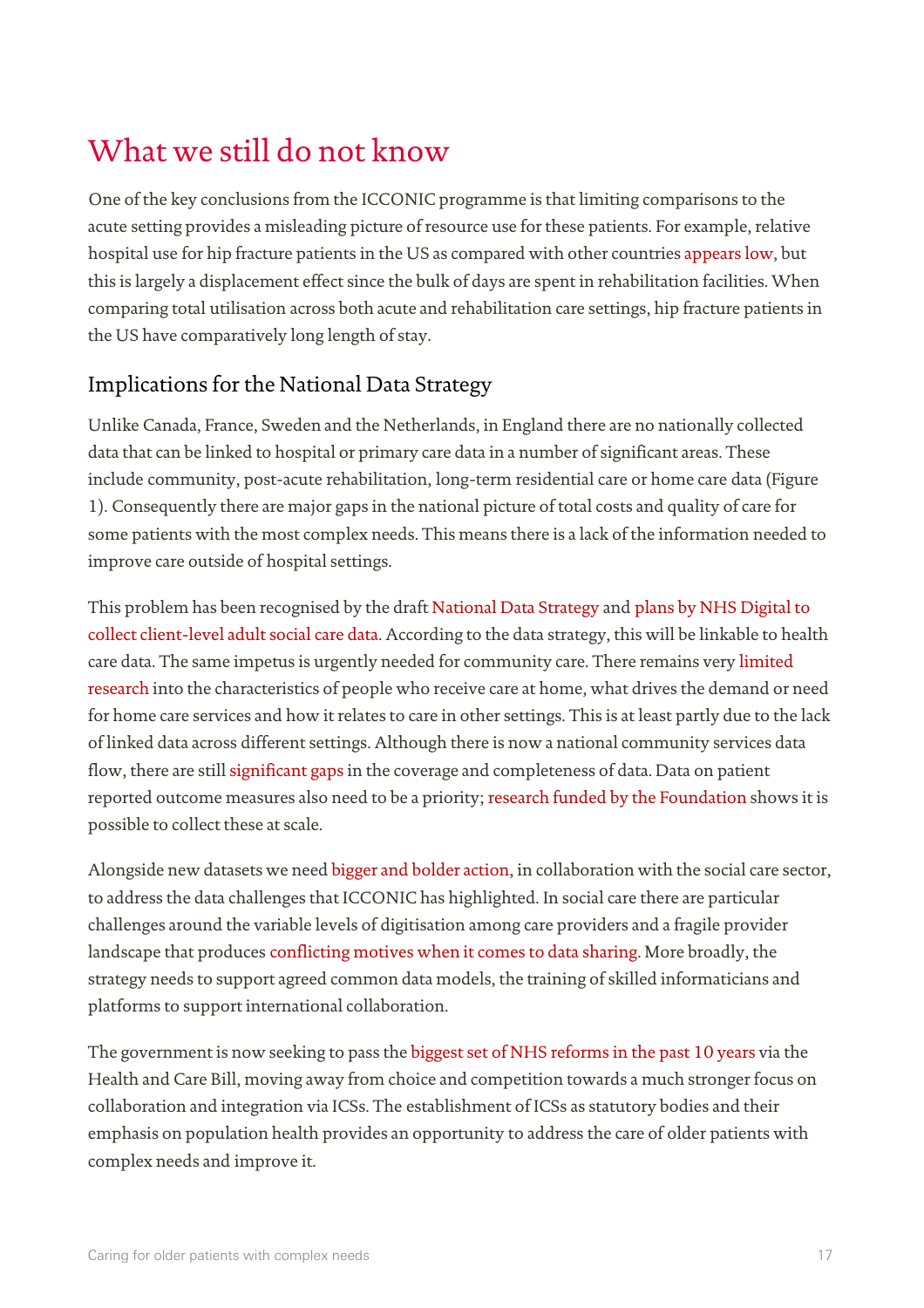Integral to this effort will be linked datasets capable of following a patient through primary and acute care, and on from hospital discharge to community care and into social care. While the creation of datasets covering the ICS geographical footprints is ongoing, there remains a gap in providing national-level data that will allow patient care to be monitored, positive and negative experiences of care to be identified and improvements tracked. There is a clear opportunity to use this reform agenda to make a step change in linking up patient data and using those insights to improve quality of care, patient experience and efficiency.

# Conclusions

The analysis shows that looking across the system is essential to understand the true resource use of patients with complex needs, if policymakers are to identify areas for improvement in care. The comparatively high mortality rates for people admitted for hip fracture and for people with heart failure and diabetes in England are concerning and require scrutiny by policymakers, commissioners and providers. England performs relatively well on the quality of acute care according to the measures available, but mortality rates were higher than in other countries at 30, 90 and 365 days, which suggests there is potential to improve post-acute care. Unfortunately, our ability to examine this area in detail is hampered by lack of data.

This analysis is further evidence that the NHS in England remains a relatively low-cost health care system. But it also highlights potential opportunities to improve productivity – and free up additional capacity for tackling th[e backlog created by the pandemic](https://www.health.org.uk/news-and-comment/charts-and-infographics/elective-care-how-has-covid-19-affected-the-waiting-list) – by reducing length of stay in acute care for the most common reason for emergency surgery. Whil[e extra funding](https://www.health.org.uk/news-and-comment/charts-and-infographics/spending-review-2021-what-it-means-for-health-and-social-care) has been announced alongside expectations that the NHS will significantly boost capacity, in reality the capacity to tackle the backlog will be constrained by longstanding (and so far unaddressed) workforce shortages. That means trying to use existing capacity more efficiently, preventing avoidable admissions and reducing delayed transfers of care from acute to post-acute settings.